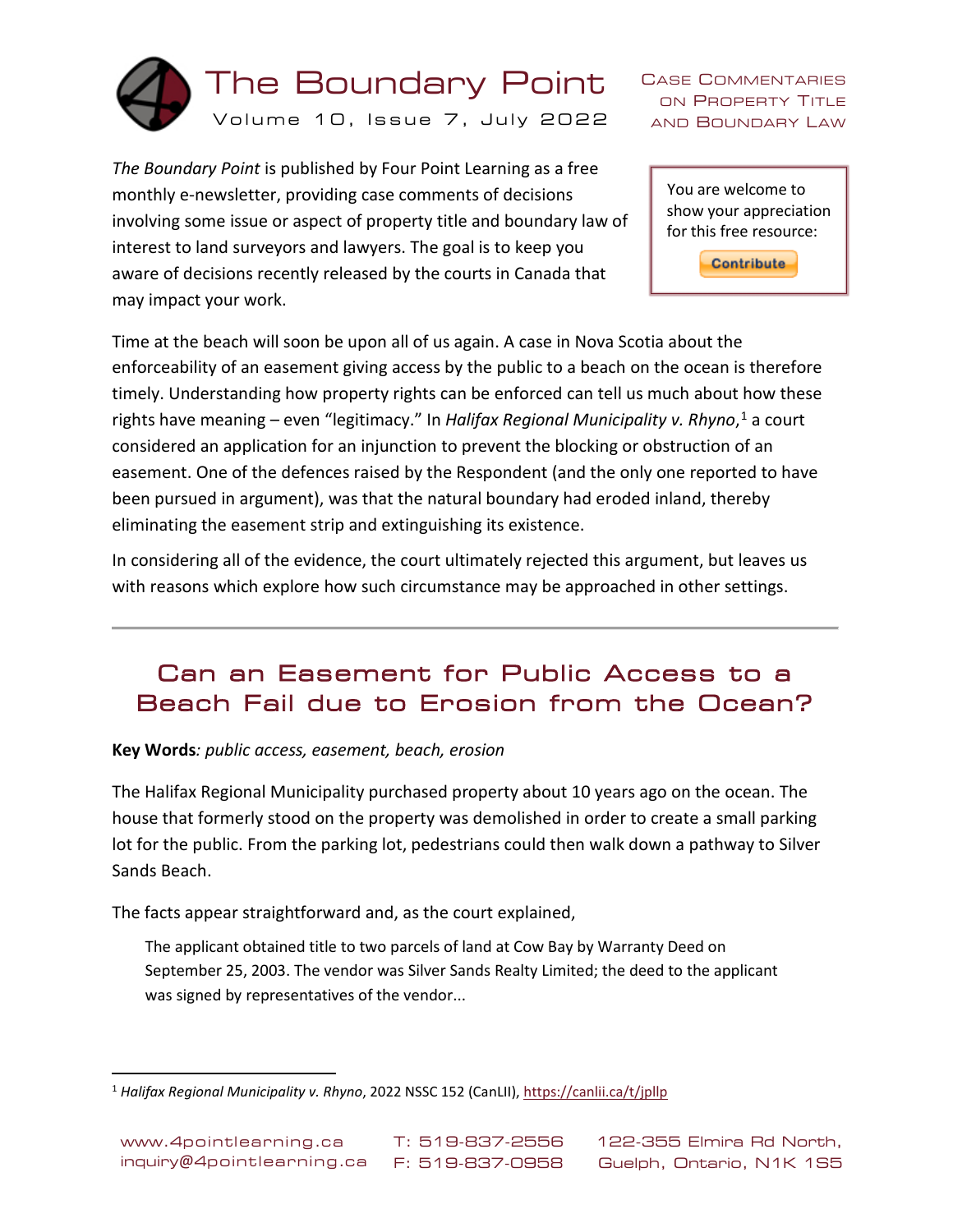The two parcels of land purchased by the applicant were Lot 2, at 1287 Cow Bay Road (now a parking lot), and Lot 3, which is Silver Sands Beach.

On paper, Lot 2 (the parking lot) is bounded to the south by the ocean. However, there is a steep cliff which makes direct access to the ocean from that parking lot practically impossible. Therefore, in practical terms, in order to travel from Lot 2 to Lot 3 one is required to cross over other lands. At the time of the applicant's purchase of Lots 2 and 3, those "other lands" were owned by Silver Sands Realty Limited.

The 2003 deed to the applicant for Lots 2 and 3 made specific provision for an easement over those pieces of land between Lot 2 and Lot 3, thereby allowing passage for the public from the parking lot to the beach.

The applicant submits that their purchase of these two parcels of land was for the benefit of the public, *i.e.*, for use as a public park/beach, with an associated parking area. This will be addressed in more detail later in this decision.

In the original deed, this easement was actually in two parts. The first is in relation to a "Parcel B" property (shown on survey plan dated June 25, 2003, and containing 35,375 acres [*sic*] more or less). This is the easement that is in dispute before me within the present application. The deed indicates that the applicant's easement extends over this entire Parcel B property:

TOGETHER with a right-of-way to Halifax Regional Municipality, its successors and assigns for persons and vehicles over Parcel B. attached

In that same deed the easement also continued over another piece of land, lying adjacent to the Parcel B property and the beach property:

TOGETHER with a right-of-way to Halifax Regional Municipality, its successors and assigns for persons and vehicles with respect to a Gravel Road to be used for Emergency Maintenance use only; said Gravel Road extending from the western boundary of Lot 2 to the northern boundary of Lot 3 and being geographically shown on the above referred to Plan No. 14-1092-0.

That particular easement is not the subject of the present dispute. That second burdened property is now deeded to third parties (the Atkinsons) who are not involved in the present proceeding. I am advised that the applicant is in separate discussions with the Atkinsons about issues involving the easement over their property.

Since the time of the 2003 conveyances, there has been a specific identifiable pathway through Parcel B which leads from the parking lot to the beach. This is the pathway which the public have consistently used over the years.

The Parcel B property was transferred from Silver Sands Realty Limited to the respondent in 2012. Since then, the respondent has erected various structures presumably to contain access by the public exclusively to this pathway and to maximize privacy for himself and his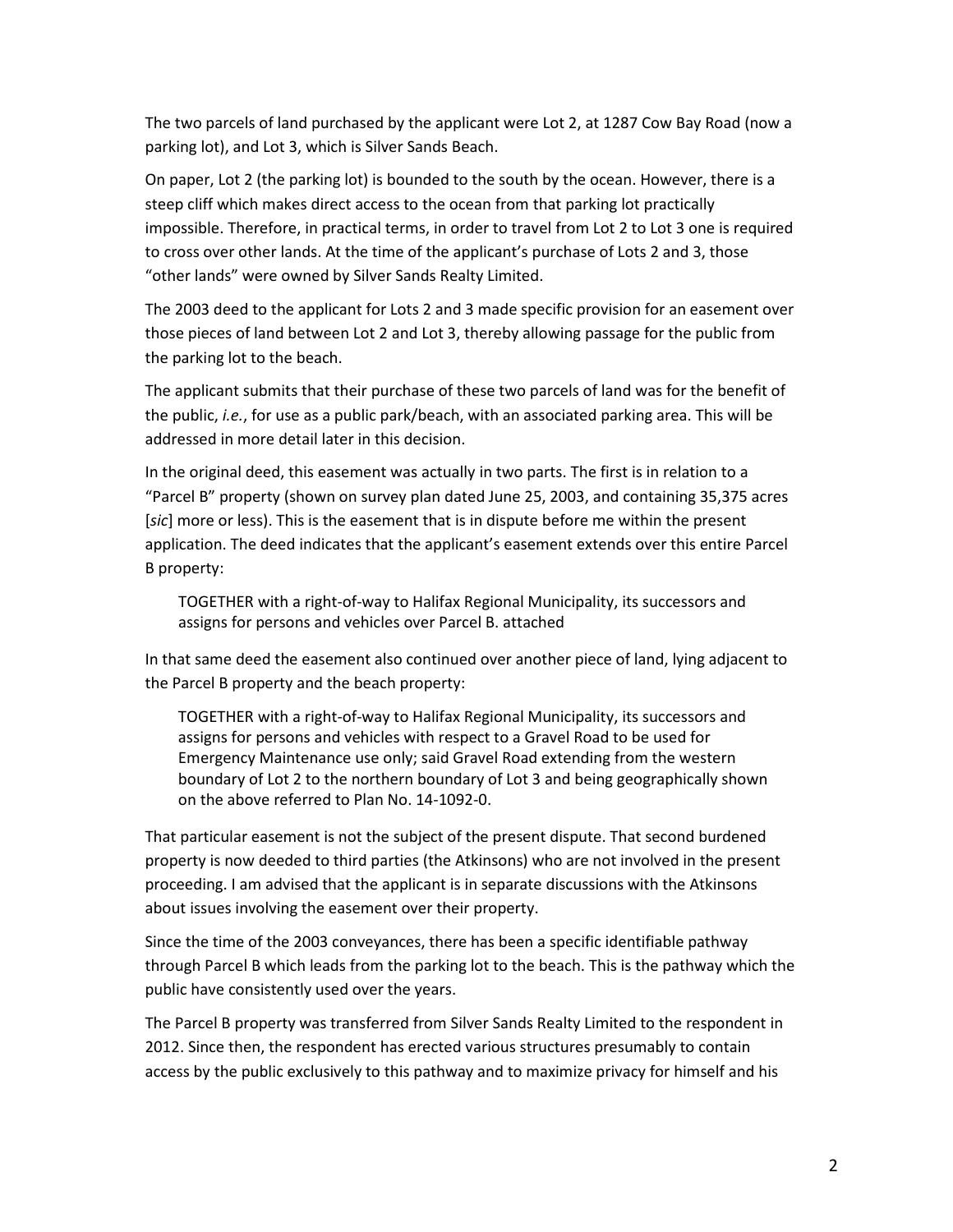home. This includes an iron fence along the pathway, additional fencing at the entry to the pathway from Lot 2, and a masonry wall and fence between Lot 2 and Parcel B.

The respondent has also piled various debris, rocks, materials along the pathway in order to narrow it. Although the right-of-way specifically includes vehicle passage, the materials deposited by the respondent have prevented a vehicle from passing.

Things have only escalated since then. In 2020, the respondent decided to entirely block access to the right-of-way to the public and to the applicant. The gate at the head of the pathway (at the parking lot) was locked; access cannot be gained otherwise.

A sign has been erected near that locked gate, replicating Halifax Regional Municipality ("HRM") signage, including the logo and phone number; it announces that the public right-ofway is "under construction" and that the beach is closed. The applicant advises that it did not erect this sign. The respondent made no mention of this sign in his affidavit, but the only inference I can draw is that he erected it (or caused it to be erected). Furthermore, I infer that he used HRM logos and phone numbers to imply that the path was closed with their authority.[2](#page-2-0)



The configuration of properties and the ocean can be seen in Figure 1 below.

*Figure 1*: Silver Sands Beach and parking area south of Cow Bay Road[3](#page-2-1)

In Figure 2, the same location is illustrated, but with an air photo overlay. Readers will find especially interesting the depiction of a natural boundary in this GIS application, relative to where the shore, and other ocean front features appear.

<span id="page-2-0"></span> <sup>2</sup> *Ibid.*, paras. 2 to 14

<span id="page-2-1"></span><sup>3</sup> From: Halifax Regional Municipality Open Data Portal at: <https://www.halifax.ca/home/maps/explorehrm> with imagery from: <https://www.arcgis.com/apps/webappviewer/index.html?id=425cf408196648db994be8f53206f75c> All rights reserved.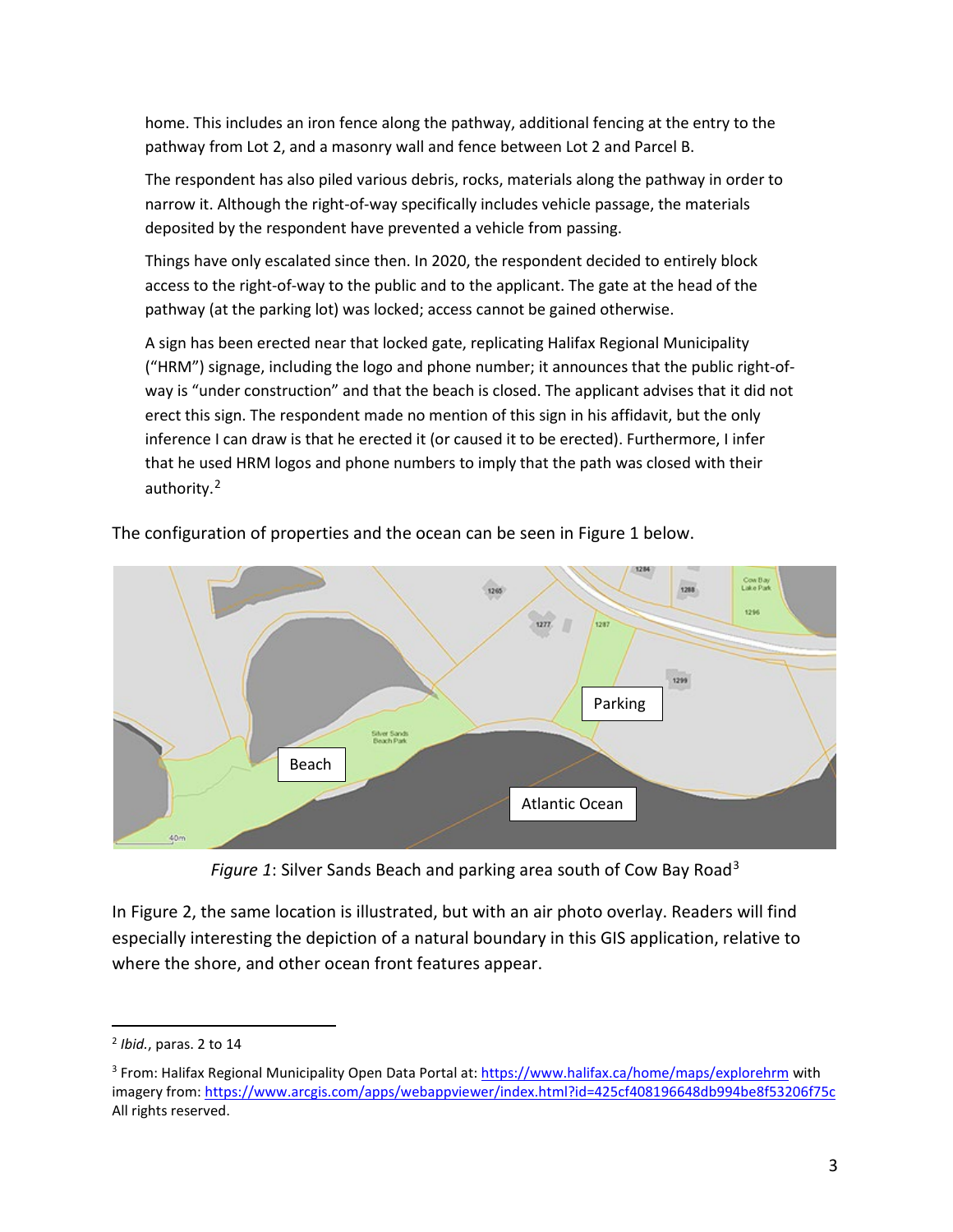

*Figure 2*: Pedestrian path from parking area to the beach appears in the middle of this image.[4](#page-3-0)

In considering the defence raised in response to the injunction application brought by the Halifax RM, the court explained its analysis:

The respondent raised a number of arguments in his Notice of Contest. Most of those arguments were abandoned by the time of the hearing. However, I will summarily address some of them. I do this out of an abundance of caution, but also, to note that the applicant had to spend quite a bit of needless time and effort responding to some/all of these issues.

…

At the time of the hearing, only one argument was put forward by the respondent in his defense to the application. It is contained in paragraph 7 of his Notice of Contest. It is an argument in relation to the "high-water mark" of Parcel B and Silver Sands Beach (Lot 3). It was expressed in the respondent's brief as "there is no contiguous boundary above the OHWM between Silver Sands Beach and the right-of-way".

It is the respondent's contention that the high water mark of the beach has moved, due to erosion, since the original grant in 2003. In fact, the respondent suggests that at high tide, the water now effectively reaches the point where the right-of-way crosses between Parcel B and the Atkinson property. He has provided photographs which appear to show that such is the case. In fact, it is the respondent's belief that some day the entirety of the beach (Lot 3) will be washed away by the ocean.

The respondent notes that it is a generally accepted principle in property law that waterfront property ends at the high water mark. He further points out that this right-of-way was meant to establish a passage between Lot 2 (the parking lot) and Lot 3 (the beach). As matters currently stand, in his submission, there is no longer any connection between those two properties at the high water mark; access to the beach must be gained through another

<span id="page-3-0"></span> <sup>4</sup> *Ibid.* Readers will also take note of the depiction of property lines in this GIS product – especially the "High Water Mark" feature referred to in the decision.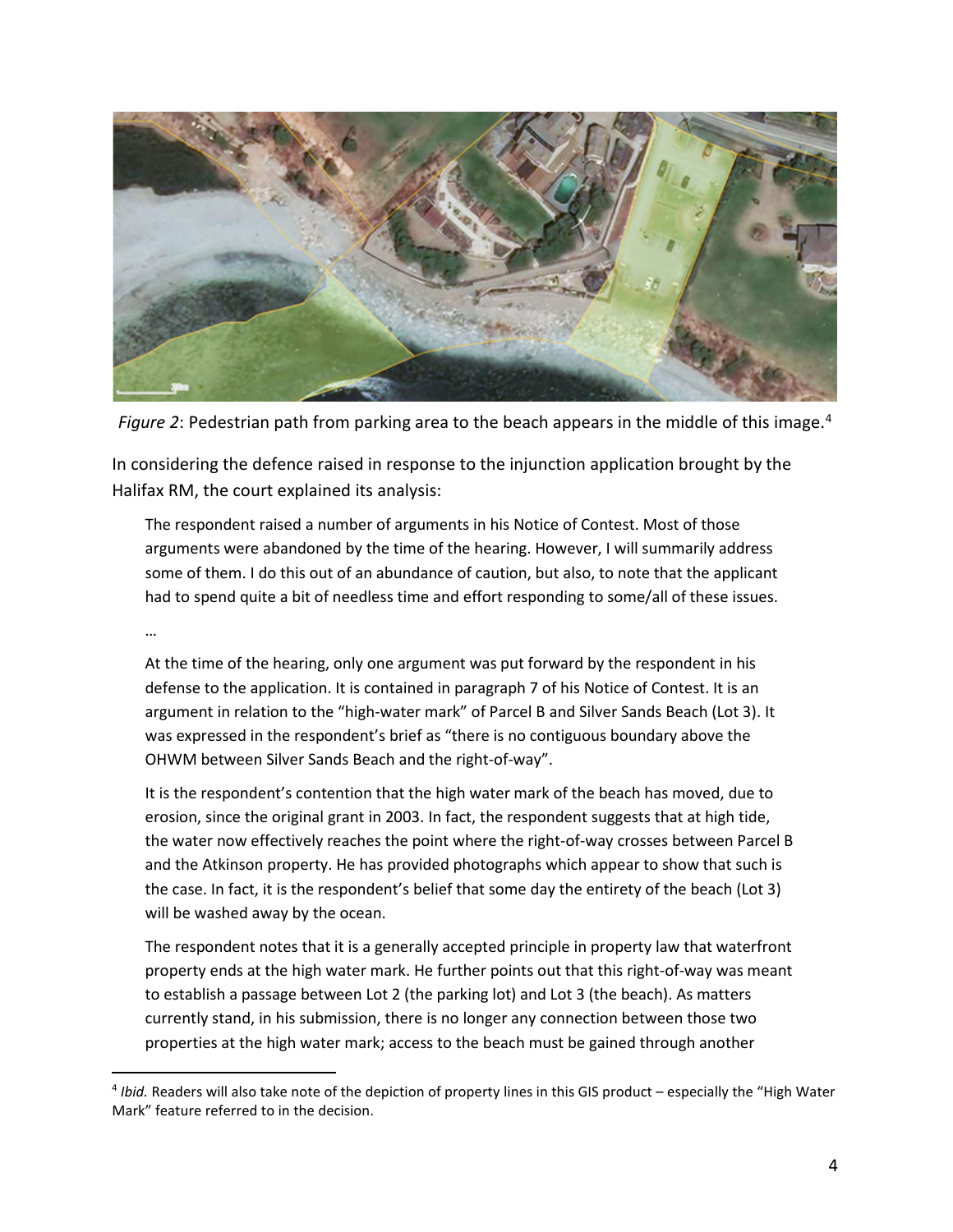property. It is the respondent's position that the right-of-way is therefore not only affected, but extinguished.

In response, the applicant notes that the original right-of-way made no explicit mention of "direct access" to the beach; it is simply an easement across the entire Parcel B property. Furthermore, that the transaction, from the beginning, involved a grant of easement across the other property (the now-Atkinson property).

Further, the applicant disputes the location of the high water mark put forward by the respondent. The applicant points out that the beach still remains completely accessible from Parcel B.

Richard Harvey, an employee of HRM, testified by affidavit that he visited the beach on February 15, 2022, and took photographs, which he attached. In those photographs, it can be clearly seen that there is still quite a bit of beach property left at the end of the path. The evidence does not indicate if the photographs were taken at high tide or low tide.

In my view, whether the applicant or the respondent is correct about the present location of the high-water mark is not material in the context of the dispute before me. I say this because, even if the respondent is correct, and even if the seawater reaches the end of the pathway at high tide, I remain entirely unconvinced that such extinguishes the easement.

I have been provided with no authority, either by way of statute or caselaw, that would support the notion that an expressly granted right-of-way could be entirely extinguished in these particular circumstances. I know of no such authority. The respondent did provide the case of *Kerrigan v. Harrison* (1921) 1921 CanLII 6 (SCC), 62 S.C.R. 374; however, in my view, that case is entirely distinguishable on its facts.

The present case involves an express grant of easement over all of Parcel B. Nothing I have heard in this application alters that fact. Generally speaking, an express easement requires an express release to be recorded in order to extinguish it (*MacNeil v. Anban Holdings*, 2005 NSSC 6). To be clear, I am not precluding the possibility that there could perhaps be other methods, or factual scenarios, that could extinguish an express easement. However, I have no evidence or authority that would show that the present scenario should result in an extinguishment.

Although this easement was granted over the entirety of Parcel B, the existing pathway is at the extreme outer edge of Parcel B and partly along the coastline. It seems to be the least intrusive option for the owner of Parcel B.

I accept that significant erosion has occurred in this area, particularly in relation to the beach itself. However, that does not change the fact that an easement exists over Parcel B. Inasmuch as the purpose of this easement was to allow passage between Lots 2 and 3, that purpose also still exists. The question of additional passage over the Atkinson property (if needed) does not affect the Parcel B easement in my view, and in any event, was also provided for in the original grant.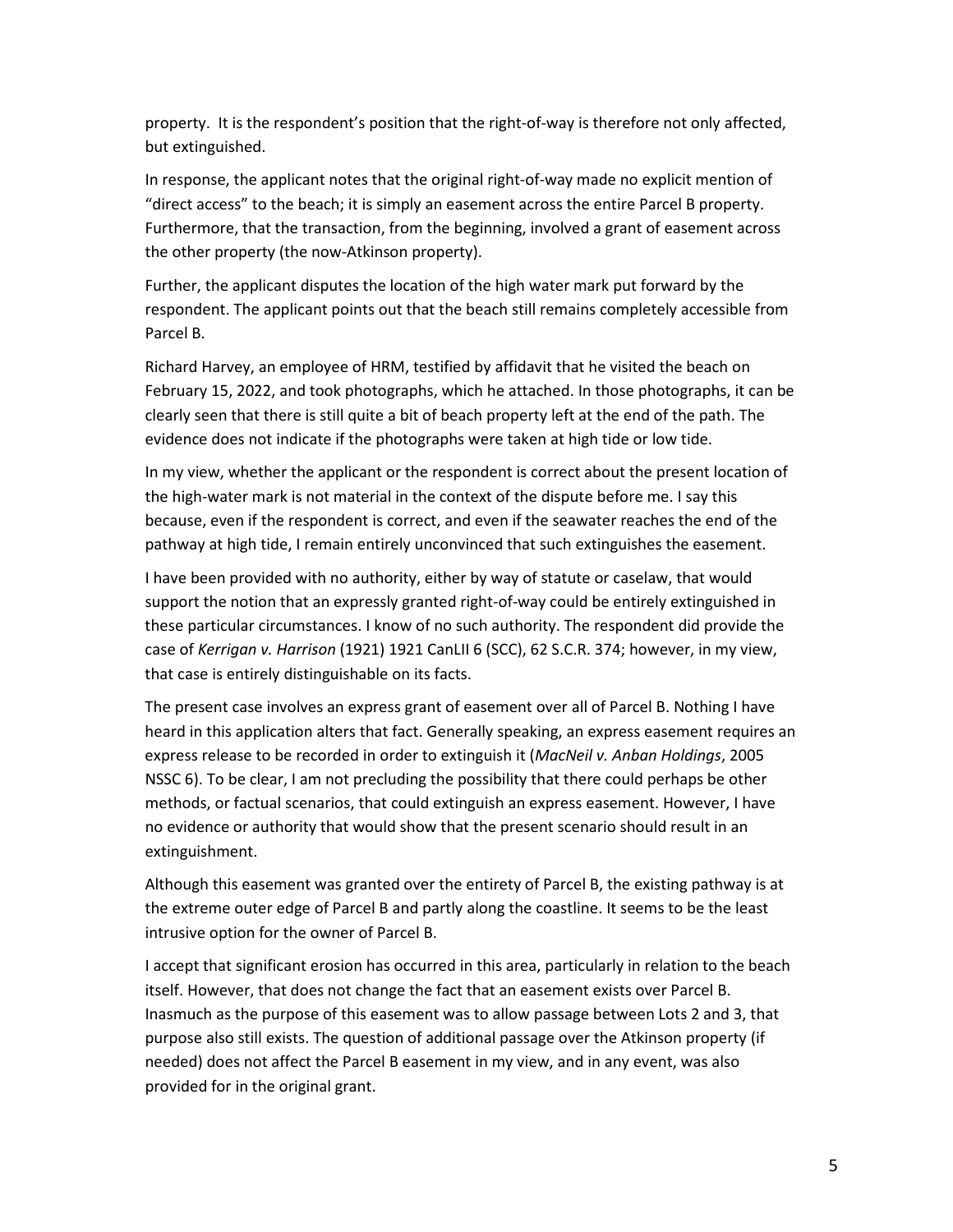It is clear to me that the respondent finds this easement to be inconvenient and irritating. He has made many unilateral efforts to rid himself of it; even going so far (and boldly) as to block it altogether. It is also abundantly clear that he should not have done so, and that he had no authority in law to do so.<sup>5</sup>

This case is very fact-specific. The easement at issue was described in the original deed as being situated over the whole of the servient lands – and not necessarily confined to the strip actually used for pedestrian access to the beach from the parking lot. Accordingly, while the there may have been erosion (and even continuing inland so as to cover the strip), the location on the ground of the public's exercise of the legal right to pass down to the beach could arguably shift further inland as well. This is an interesting case for its consideration of the evidence.

*Editors*: Izaak de Rijcke and Megan E. Mills

# Cross-references to Principles of Boundary Law in Canada

This interesting decision lies at the intersection of *Chapter 5: Easements of Boundaries* and *Chapter 8: Natural Boundaries*.

## FYI

There are many resources available on the Four Point Learning site. These include self-study courses, webinars and reading resources – all of which qualify for *formal activity* AOLS CPD hours.<sup>[6](#page-5-1)</sup> These resources are configured to be flexible with your schedule, range from only a few hours of CPD to a whole year's quota.

### Course: Survey Law 1

*Survey Law 1* provides a foundation for professional surveyors to integrate legal principles, legislation and regulations within the overall framework of property boundary surveys. This

<span id="page-5-0"></span><sup>—&</sup>lt;br>5 *Halifax Regional Municipality v. Rhyno*, 2022 NSSC 152 (CanLII), at paras. 17 and 24 to 35

<span id="page-5-1"></span><sup>&</sup>lt;sup>6</sup> Please note that the designation of CPD hours is based on the estimated length of time for the completion of the event. The criteria used are those set out in GeoEd's *[Registered Provider Guide](http://www.geoed.ca/files/GeoEd%20Canada%20Registered%20Providers%20Guide.pdf)* for Professional Surveyors in Canada. Other professions may qualify under different criteria. References to AOLS are to its Continuing Education Committee. Elsewhere in Canada, please confirm your eligibility for claiming CPD hours.